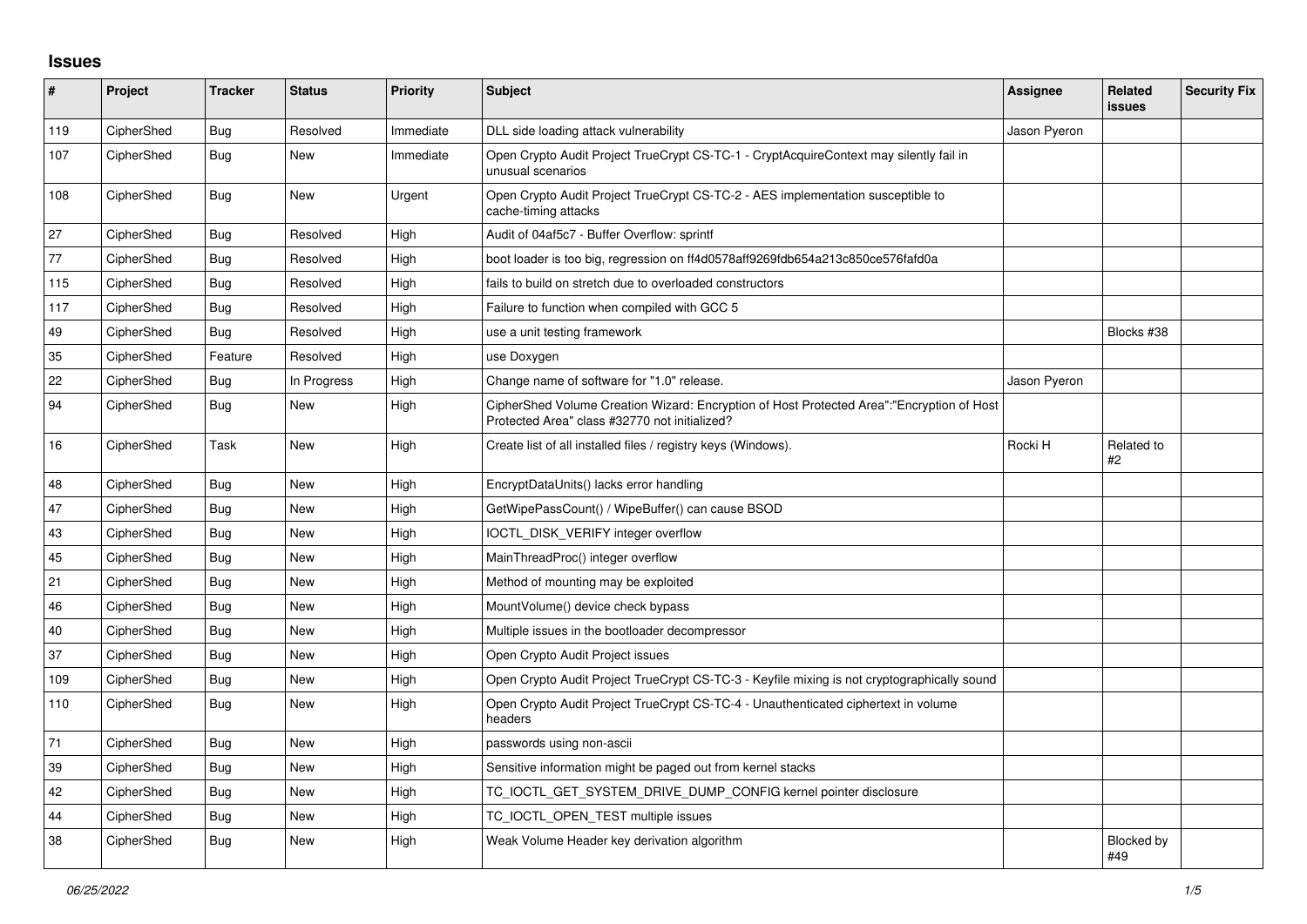| $\sharp$ | Project    | <b>Tracker</b> | <b>Status</b> | <b>Priority</b> | <b>Subject</b>                                                                | <b>Assignee</b>             | Related<br><b>issues</b> | <b>Security Fix</b> |
|----------|------------|----------------|---------------|-----------------|-------------------------------------------------------------------------------|-----------------------------|--------------------------|---------------------|
| 41       | CipherShed | <b>Bug</b>     | <b>New</b>    | High            | Windows kernel driver uses memset() to clear sensitive data                   |                             |                          |                     |
| 30       | CipherShed | <b>Bug</b>     | Resolved      | Normal          | Allowed character description is wrong                                        |                             | Related to<br>#31        |                     |
| 28       | CipherShed | Bug            | Resolved      | Normal          | Audit of 04af5c7 - Buffer Overflow: strcat                                    |                             |                          |                     |
| 29       | CipherShed | <b>Bug</b>     | Resolved      | Normal          | Audit of 04af5c7 - Buffer Overflow: strcpy                                    | Jason Pyeron                |                          |                     |
| 101      | CipherShed | <b>Bug</b>     | Resolved      | Normal          | boot loader password prompt takes 100% cpu in VM                              |                             |                          |                     |
| 86       | CipherShed | <b>Bug</b>     | Resolved      | Normal          | Make ciphershed window titlebars different                                    |                             |                          |                     |
| 125      | CipherShed | <b>Bug</b>     | Resolved      | Normal          | Makefile for bootloader fails on case sensitive filesystem                    |                             |                          |                     |
| 127      | CipherShed | <b>Bug</b>     | Resolved      | Normal          | remove #if 0 code                                                             | Jason Pyeron                |                          |                     |
| 113      | CipherShed | <b>Bug</b>     | Resolved      | Normal          | remove the donate screen from the installer                                   |                             |                          |                     |
| 112      | CipherShed | <b>Bug</b>     | Resolved      | Normal          | uninstall on windows does not list version info                               |                             |                          |                     |
| 126      | CipherShed | <b>Bug</b>     | Resolved      | Normal          | VS launcher breaks if using multiple VS and the default is not the one for CS |                             |                          |                     |
| 51       | CipherShed | <b>Bug</b>     | In Progress   | Normal          | <b>GUID Partition Table (GPT)</b>                                             | Jason Pyeron                | Related to<br>#55        |                     |
| 55       | CipherShed | <b>Bug</b>     | In Progress   | Normal          | Unified Extensible Firmware Interface (UEFI)                                  | Jason Pyeron                | Related to<br>#51        |                     |
| 12       | CipherShed | Task           | In Progress   | Normal          | <b>Write Documentation</b>                                                    | Eugene Wang                 | Related to<br>#15        |                     |
| 63       | CipherShed | Bug            | <b>New</b>    | Normal          | 64 bit gui on 64 bit systems                                                  |                             | Related to<br>#65        |                     |
| 82       | CipherShed | Feature        | <b>New</b>    | Normal          | add sparse file detection to non-windows versions                             |                             |                          |                     |
| 24       | CipherShed | Task           | <b>New</b>    | Normal          | Add Windows 8 / Server 2012                                                   | Rocki H                     |                          |                     |
| 62       | CipherShed | Feature        | New           | Normal          | Administrative Configuration for Enterprise IT                                |                             |                          |                     |
| 92       | CipherShed | Feature        | New           | Normal          | allow change of cipher/key on encrypted container without decrypting          |                             |                          |                     |
| 25       | CipherShed | Task           | <b>New</b>    | Normal          | Broken applinks                                                               |                             | Related to<br>#14        |                     |
| 90       | CipherShed | Feature        | <b>New</b>    | Normal          | cipher setting preference file                                                |                             |                          |                     |
| 116      | CipherShed | <b>Bug</b>     | <b>New</b>    | Normal          | create an option for private/global volume mounting                           |                             |                          |                     |
| 9        | CipherShed | Task           | <b>New</b>    | Normal          | Create check-list of features to be tested                                    | Pier-Luc Caron<br>St-Pierre |                          |                     |
| 17       | CipherShed | Task           | New           | Normal          | Create debian packaging                                                       |                             |                          |                     |
| 20       | CipherShed | Task           | New           | Normal          | Create dmg for os x                                                           |                             |                          |                     |
| 15       | CipherShed | Task           | New           | Normal          | Create Gnu Info page                                                          | Eugene Wang                 | Related to<br>#12        |                     |
| 19       | CipherShed | Task           | New           | Normal          | Create pkgbuild for arch                                                      |                             |                          |                     |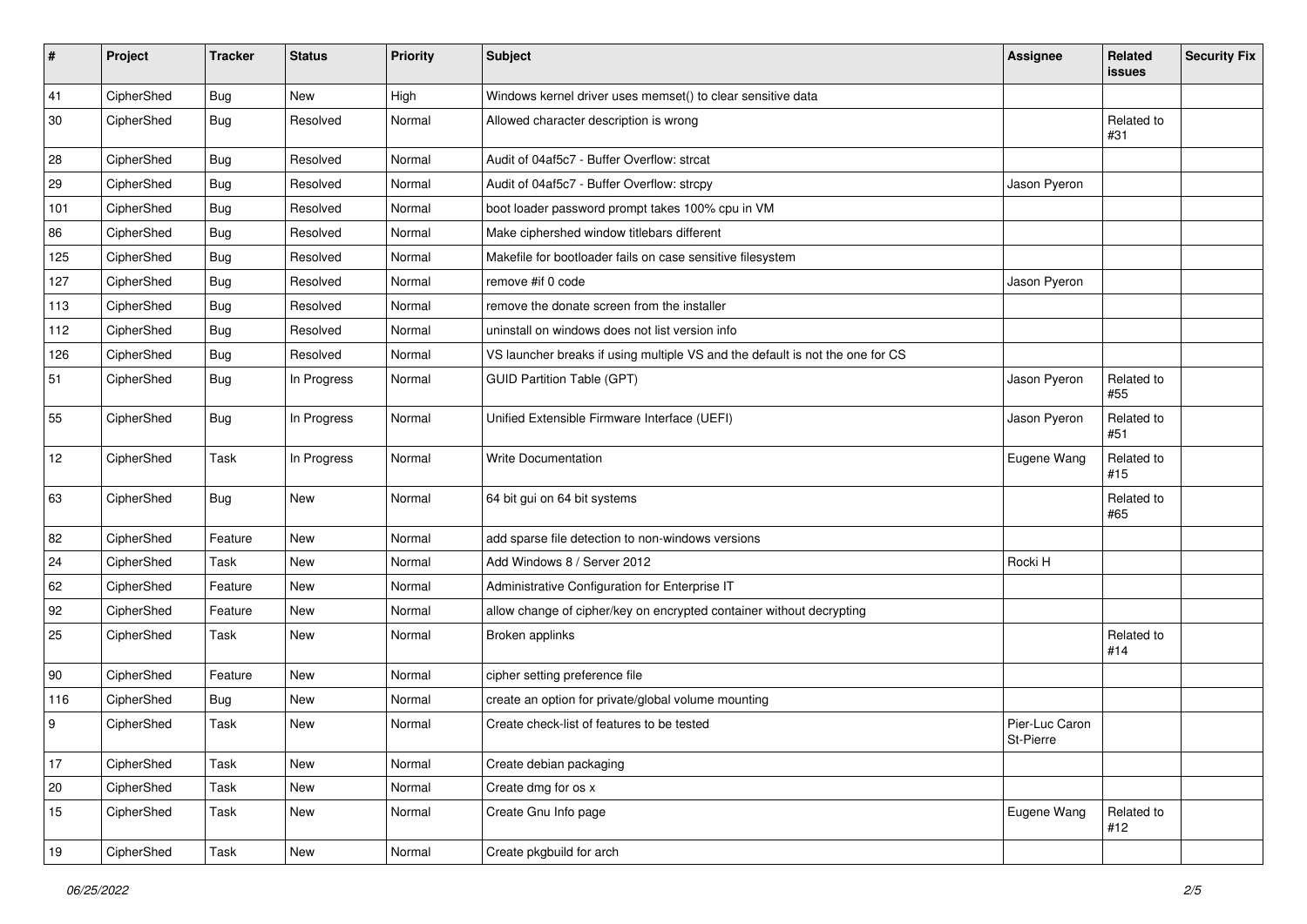| #              | Project    | <b>Tracker</b> | <b>Status</b> | <b>Priority</b> | <b>Subject</b>                                                                 | <b>Assignee</b>      | Related<br>issues | <b>Security Fix</b> |
|----------------|------------|----------------|---------------|-----------------|--------------------------------------------------------------------------------|----------------------|-------------------|---------------------|
| 18             | CipherShed | Task           | New           | Normal          | Create rpm packaging                                                           |                      |                   |                     |
| 81             | CipherShed | Feature        | New           | Normal          | Decrypt System drive via commandline                                           |                      |                   |                     |
| 83             | CipherShed | <b>Bug</b>     | New           | Normal          | deduplicate file names                                                         |                      |                   |                     |
| $\mathbf{1}$   | CipherShed | Task           | New           | Normal          | Detailed review of Windows constant strings                                    | Paweł<br>Zegartowski | Related to<br>#2  |                     |
| 85             | CipherShed | <b>Bug</b>     | <b>New</b>    | Normal          | Digcode.c is 9917 lines long, split it up                                      |                      |                   |                     |
| 60             | CipherShed | Feature        | New           | Normal          | Enhanced UX - shell extension for container management                         |                      | Related to<br>#34 |                     |
| $\vert$ 3      | CipherShed | Task           | New           | Normal          | Finish initial bitmaps and icons                                               |                      |                   |                     |
| 14             | CipherShed | Bug            | <b>New</b>    | Normal          | Fixes urls in ui (/applink? links)                                             |                      | Related to<br>#25 |                     |
| 8              | CipherShed | Task           | <b>New</b>    | Normal          | Get graphics artist to work on artwork, icons                                  |                      |                   |                     |
| $\overline{4}$ | CipherShed | Task           | New           | Normal          | Get Windows executable signing key                                             | <b>Bill Cox</b>      |                   |                     |
| 74             | CipherShed | <b>Bug</b>     | <b>New</b>    | Normal          | Hardcoded Build date in Help->About window                                     |                      |                   |                     |
| 96             | CipherShed | Feature        | New           | Normal          | installer to incorporate a post-installation quick-start wizard                |                      |                   |                     |
| 124            | CipherShed | Feature        | <b>New</b>    | Normal          | investigate switch to FUDforum from phpBB                                      |                      |                   |                     |
| 26             | CipherShed | Bug            | New           | Normal          | Large External Drive Support on Mac (>512byte sector size)                     |                      |                   |                     |
| 5              | CipherShed | Task           | <b>New</b>    | Normal          | Linux build, installer, VM                                                     | Kyle Marek           | Related to<br>#50 |                     |
| 50             | CipherShed | Feature        | New           | Normal          | Linux FDE                                                                      |                      | Related to<br>#5  |                     |
| 13             | CipherShed | Task           | <b>New</b>    | Normal          | List of all version numbers                                                    | Rocki H              | Related to<br>#2  |                     |
| 123            | CipherShed | Bug            | New           | Normal          | losetup anomaly with OpenSUSE 13.1                                             |                      |                   |                     |
| $\overline{7}$ | CipherShed | Task           | <b>New</b>    | Normal          | Mac build, installer, VM                                                       | Jason Pyeron         |                   |                     |
| 76             | CipherShed | <b>Bug</b>     | New           | Normal          | MakeSelfExtractingPackage used in CI cannot have dialog boxes                  |                      |                   |                     |
| 61             | CipherShed | Feature        | <b>New</b>    | Normal          | optionally support TPM                                                         |                      |                   |                     |
| 95             | CipherShed | Bug            | New           | Normal          | Platform/SystemException.h and Common/Exception.h define the same class/struct |                      |                   |                     |
| 67             | CipherShed | Feature        | New           | Normal          | print a backup                                                                 |                      |                   |                     |
| 66             | CipherShed | Feature        | New           | Normal          | provide robust API for usermode interaction with kernel driver                 |                      |                   |                     |
| 65             | CipherShed | Feature        | New           | Normal          | pure 64 bit version for windows                                                |                      | Related to<br>#63 |                     |
| 114            | CipherShed | Task           | New           | Normal          | Real, unified makefiles                                                        | Kyle Marek           |                   |                     |
| 64             | CipherShed | Task           | New           | Normal          | Rewrite or remove LongReverse in Common/Dlgcode.c                              |                      |                   |                     |
| 57             | CipherShed | Feature        | New           | Normal          | Skein support                                                                  |                      |                   |                     |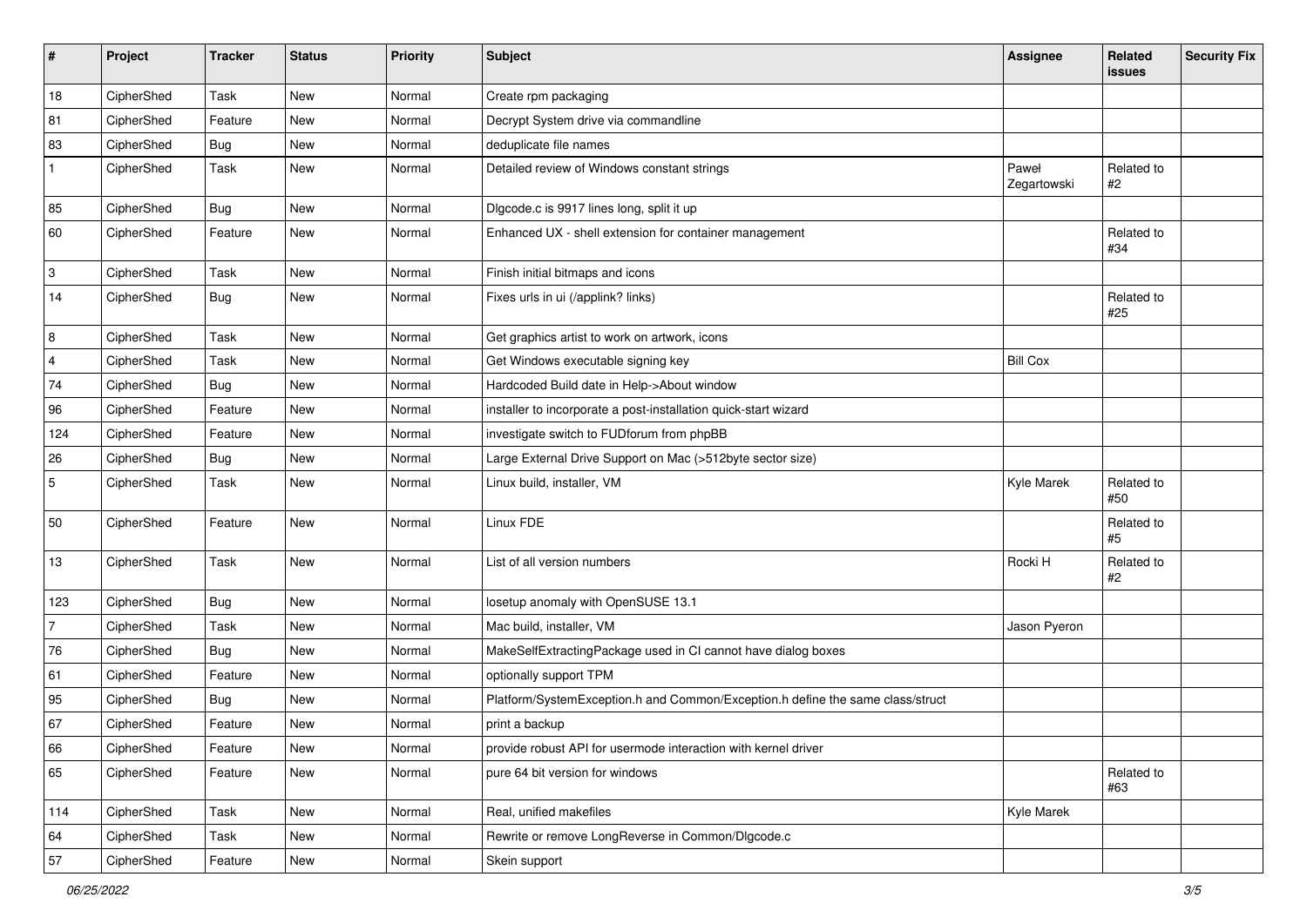| #              | Project    | <b>Tracker</b> | <b>Status</b> | <b>Priority</b> | <b>Subject</b>                                                                                           | Assignee        | Related<br>issues                                         | <b>Security Fix</b> |
|----------------|------------|----------------|---------------|-----------------|----------------------------------------------------------------------------------------------------------|-----------------|-----------------------------------------------------------|---------------------|
| 88             | CipherShed | <b>Bug</b>     | New           | Normal          | smart card support for containers                                                                        |                 |                                                           |                     |
| 97             | CipherShed | Feature        | New           | Normal          | Suggestion 1 - Do not use unknown terminology                                                            | Niklas Lemcke   |                                                           |                     |
| 98             | CipherShed | Feature        | New           | Normal          | Suggestion 2 - Do not misuse native UI controls                                                          | Niklas Lemcke   |                                                           |                     |
| 99             | CipherShed | Feature        | New           | Normal          | Suggestion 3-Separate required and optional input parameters                                             |                 |                                                           |                     |
| 100            | CipherShed | Feature        | New           | Normal          | Suggestion 4-Display the consequences of an action immediately (Immediacy of<br>consequences)            |                 |                                                           |                     |
| 121            | CipherShed | Feature        | <b>New</b>    | Normal          | Support "not" burning CD on encrypting disk operation                                                    |                 | Related to<br>#68                                         |                     |
| 93             | CipherShed | Feature        | New           | Normal          | support "quick" encrypt for new media (especially flash/SSD)                                             |                 |                                                           |                     |
| 102            | CipherShed | Feature        | New           | Normal          | support for serial console in bootloader                                                                 |                 |                                                           |                     |
| 122            | CipherShed | Feature        | <b>New</b>    | Normal          | support key escrow                                                                                       |                 | Related to<br>#68                                         |                     |
| 36             | CipherShed | Feature        | New           | Normal          | support multiple actors to open an encrypted volume                                                      |                 |                                                           |                     |
| 89             | CipherShed | Feature        | New           | Normal          | Support the Common Criteria Collaborative Protection Profile for Full Disk Encryption                    |                 |                                                           |                     |
| 72             | CipherShed | Bug            | <b>New</b>    | Normal          | The installation fails, but a message (from windows?) says it succeeds and asks if you want<br>to reboot |                 |                                                           |                     |
| 31             | CipherShed | Bug            | New           | Normal          | there is duplicate code for password character checking                                                  | Jason Pyeron    | Related to<br>#30                                         |                     |
| 70             | CipherShed | Feature        | New           | Normal          | track git info in build                                                                                  |                 |                                                           |                     |
| 73             | CipherShed | <b>Bug</b>     | New           | Normal          | Truecrypt icon showing in taskbar                                                                        |                 |                                                           |                     |
| 32             | CipherShed | Feature        | New           | Normal          | truecrypt.ch ideas thread                                                                                |                 |                                                           |                     |
| 111            | CipherShed | <b>Bug</b>     | New           | Normal          | ui does not show free drives below c: e.g. A: or B:                                                      | Niklas Lemcke   |                                                           |                     |
| 78             | CipherShed | <b>Bug</b>     | New           | Normal          | update the ciphershed.org website, automatically                                                         |                 |                                                           |                     |
| $\overline{c}$ | CipherShed | Task           | New           | Normal          | Upgrade installer to uninstall TrueCrypt                                                                 |                 | Related to<br>#1, Related<br>to #13,<br>Related to<br>#16 |                     |
| 118            | CipherShed | <b>Bug</b>     | <b>New</b>    | Normal          | upgrading truecrpyt fails if truecrypt is pinned to the taskbar                                          |                 |                                                           |                     |
| 91             | CipherShed | Feature        | <b>New</b>    | Normal          | use linked libraries in kernel driver to isolate logical units and later support plugins                 |                 |                                                           |                     |
| 84             | CipherShed | <b>Bug</b>     | New           | Normal          | wcsncpy is subject to buffer overflow                                                                    |                 |                                                           |                     |
| 23             | CipherShed | <b>Bug</b>     | New           | Normal          | Windows 8 / 8.1 Fast Startup                                                                             | Rocki H         |                                                           |                     |
| 6              | CipherShed | Task           | New           | Normal          | Windows build, installer, VM                                                                             | <b>Bill Cox</b> |                                                           |                     |
| 33             | CipherShed | Feature        | New           | Normal          | windows comamnd line volume creation                                                                     |                 |                                                           |                     |
| 34             | CipherShed | Feature        | New           | Normal          | windows mount point support                                                                              |                 | Related to<br>#60                                         |                     |